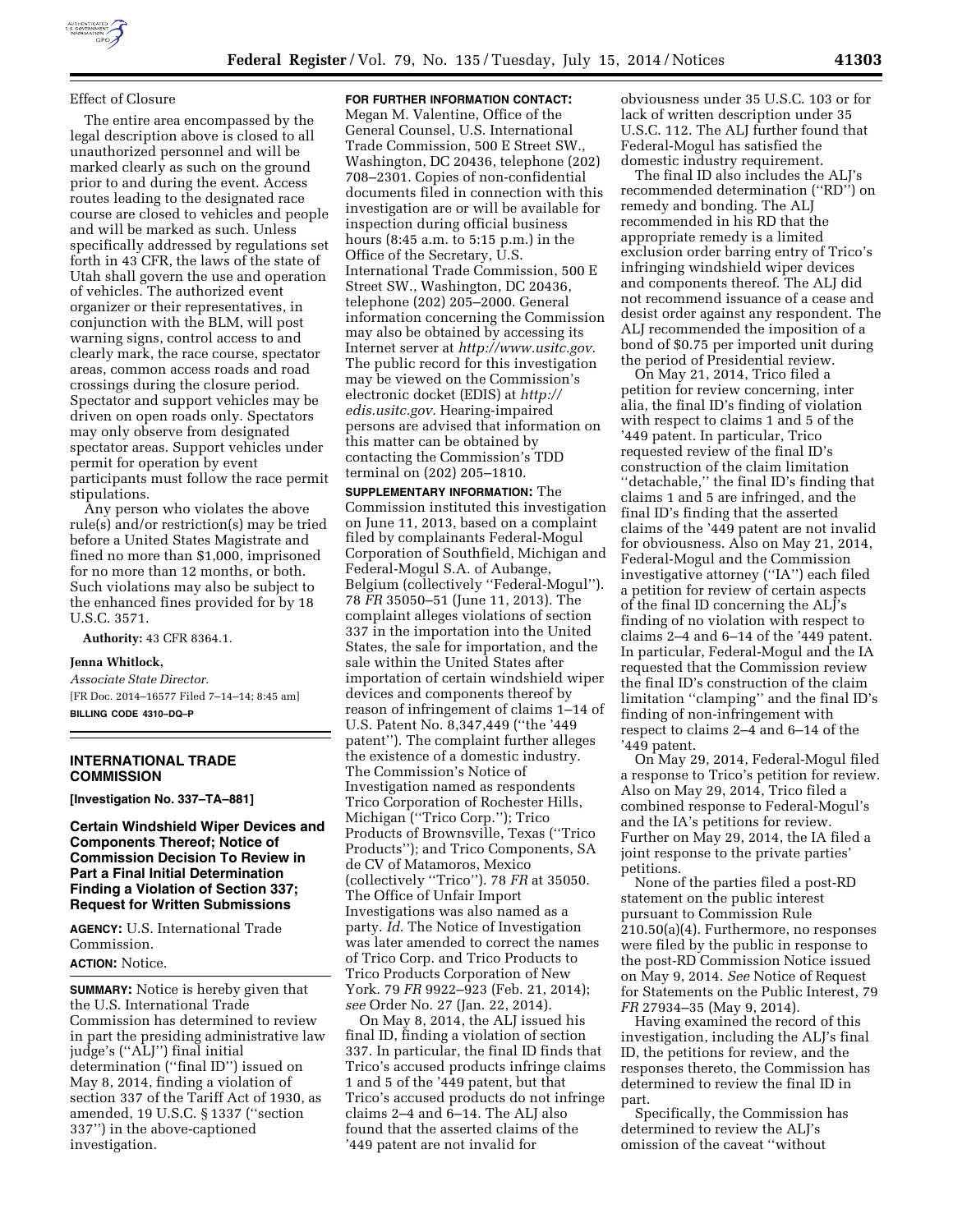damage'' in the construction of the limitations ''detachable therefrom,'' ''detachably engage,'' ''detachably connected,'' and ''releasably secure'' recited in claims 1, 2, 8, and 12 of the '449 patent. The Commission has also determined to review the final ID's construction of the ''clamping'' limitation recited in claims 2, 3, 6, 7, and 12 of the '449 patent.

With respect to infringement, the Commission has determined to review the final ID's finding that the accused OE blade products satisfy the ''detachable'' limitation of claims 1 and 5 of the '449 patent. The Commission has also determined to review the final ID's finding of no infringement with respect to claims 2–4 and 6–7 of the '449 patent. The Commission has further determined to review the final ID's finding of no infringement with respect to claims 8–14 of the '449 patent.

The Commission has also determined to review the final ID's finding that the asserted domestic industry products satisfy the technical prong of the domestic industry requirement with respect to claim 1 of the '449 patent. The Commission has further determined to review the final ID's finding that Trico failed to show by clear and convincing evidence that the asserted claims of the '449 patent are obvious in view of U.S. Patent No. 5,713,099 in combination with U.S. Patent No. 6,799,348.

The Commission has determined not to review the remaining issues decided in the final ID.

The parties are requested to brief their positions on the issues under review with reference to the applicable law and the evidentiary record. In connection with its review, the Commission is particularly interested in responses to the following questions:

1. Address whether the claim limitations ''clamping features,'' ''clamping members,'' and ''clamping edge portions'' recited in the asserted claims of the '449 patent should be construed independently of the generic term ''clamping'' and, if so, how should the Commission construe those claim limitations in light of the intrinsic evidence.

2. Address whether the accused wiper blade products satisfy the ''clamping features'' limitation recited in claim 2 and the ''clamping members'' limitation recited in claims 3, 6, and 7 of the '449 patent under the proper construction of those limitations. Please specifically discuss this issue in relation to your position concerning whether claim limitations ''clamping features'' and ''clamping members'' should be

construed independently of the generic term ''clamping.''

3. Address whether the accused wiper blade products infringe claims 8–14 of the '449 patent in light of the fact that the Commission has determined to review the construction of the claim limitations ''detachably connected'' (relevant to claims 8–11), ''releasably secure'' (relevant to claims 12–14), and ''clamping edge portions'' (relevant to claims 12–14). Regarding the latter claim limitation, please specifically discuss this issue in relation to your position concerning whether the claim limitation ''clamping edge portions'' should be construed independently of the generic term ''clamping.''

The parties have been invited to brief only these discrete issues, as enumerated above, with reference to the applicable law and evidentiary record. The parties are not to brief other issues on review, which are adequately presented in the parties' existing filings.

In connection with the final disposition of this investigation, the Commission may (1) issue an order that could result in the exclusion of the subject articles from entry into the United States, and/or (2) issue one or more cease and desist orders that could result in the respondent(s) being required to cease and desist from engaging in unfair acts in the importation and sale of such articles. Accordingly, the Commission is interested in receiving written submissions that address the form of remedy, if any, that should be ordered. If a party seeks exclusion of an article from entry into the United States for purposes other than entry for consumption, the party should so indicate and provide information establishing that activities involving other types of entry either are adversely affecting it or likely to do so. For background, see In the Matter of Certain Devices for Connecting Computers via Telephone Lines, Inv. No. 337–TA–360, USITC Pub. No. 2843 (December 1994) (Commission Opinion).

If the Commission contemplates some form of remedy, it must consider the effects of that remedy upon the public interest. The factors the Commission will consider include the effect that an exclusion order and/or cease and desist orders would have on (1) the public health and welfare, (2) competitive conditions in the U.S. economy, (3) U.S. production of articles that are like or directly competitive with those that are subject to investigation, and (4) U.S. consumers. The Commission is therefore interested in receiving written submissions that address the

aforementioned public interest factors in the context of this investigation.

If the Commission orders some form of remedy, the U.S. Trade Representative, as delegated by the President, has 60 days to approve or disapprove the Commission's action. See Presidential Memorandum of July 21, 2005, 70 Fed. Reg. 43251 (July 26, 2005). During this period, the subject articles would be entitled to enter the United States under bond, in an amount determined by the Commission and prescribed by the Secretary of the Treasury. The Commission is therefore interested in receiving submissions concerning the amount of the bond that should be imposed if a remedy is ordered.

*Written Submissions:* The parties to the investigation, including the Office of Unfair Import Investigations, are requested to file written submissions on the issues identified in this notice. Parties to the investigation, including the Office of Unfair Import Investigations, interested government agencies, and any other interested parties are encouraged to file written submissions on the issues of remedy, the public interest, and bonding. Such submissions should address the recommended determination by the ALJ on remedy and bonding. Complainant is also requested to submit proposed remedial orders for the Commission's consideration. Complainant is also requested to state the dates that the patents expire and the HTSUS numbers under which the accused products are imported. The written submissions and proposed remedial orders must be filed no later than close of business on July 22, 2014. Initial submissions are limited to 70 pages, not including any attachments or exhibits related to discussion of the public interest. Reply submissions must be filed no later than the close of business on July 30, 2014. Reply submissions are limited to 25 pages, not including any attachments or exhibits related to discussion of the public interest. No further submissions on these issues will be permitted unless otherwise ordered by the Commission.

Persons filing written submissions must file the original document electronically on or before the deadlines stated above and submit 8 true paper copies to the Office of the Secretary by noon the next day pursuant to section 210.4(f) of the Commission's Rules of Practice and Procedure (19 CFR 210.4(f)). Submissions should refer to the investigation number (''Inv. No. 337–TA–881'') in a prominent place on the cover page and/or the first page. (*See*  Handbook for Electronic Filing Procedures, *[http://www.usitc.gov/](http://www.usitc.gov/secretary/fed_reg_notices/rules/handbook_on_electronic_filing.pdf)*